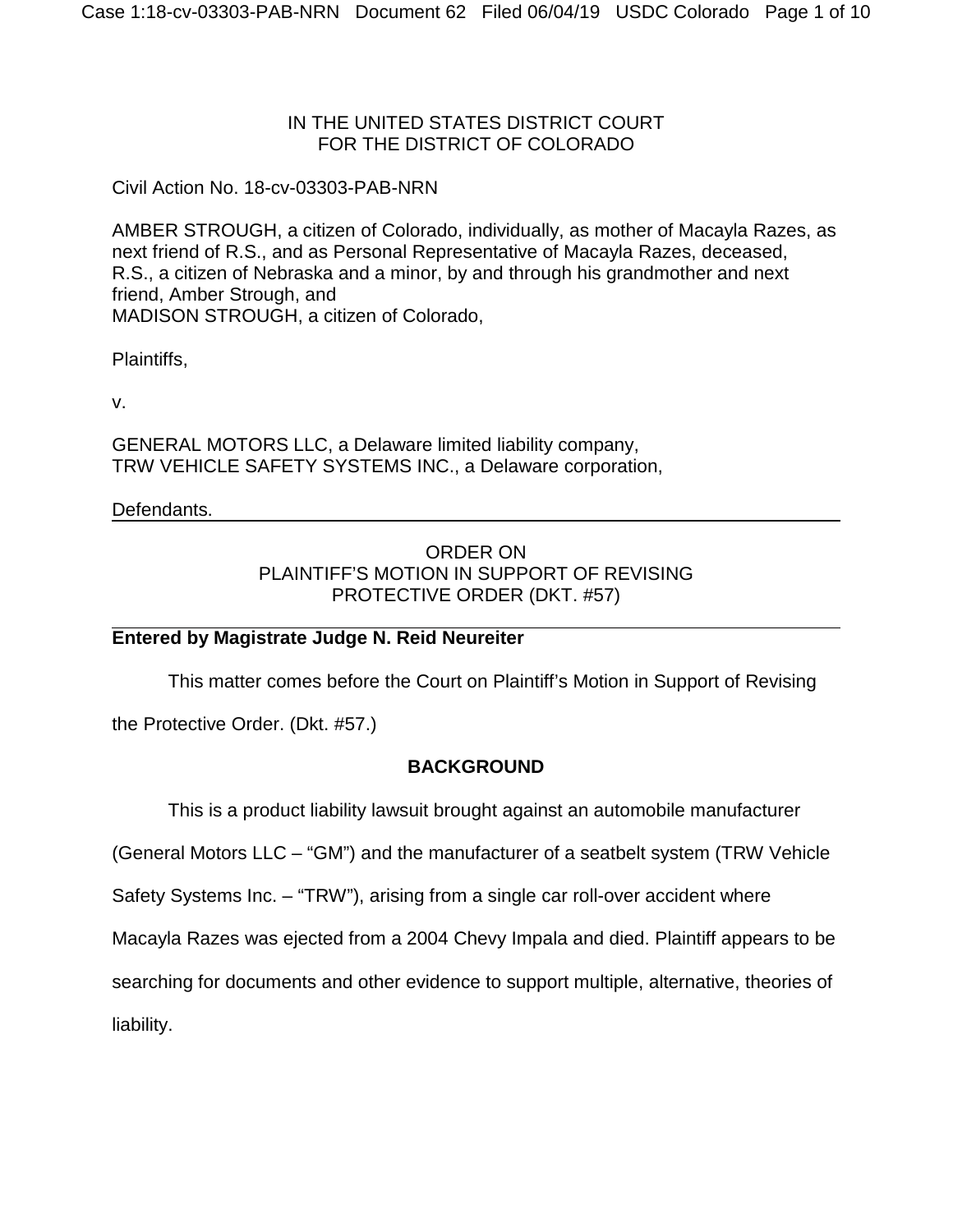First, Plaintiff claims that the 2004 Impala was defectively designed because it was not equipped with Electronic Stability Control ("ESC"), a feature which improves a vehicle's stability by detecting and reducing loss of traction by automatically applying the brakes to help "steer" a vehicle when ESC detects a loss of steering control. GM's ESC system was first introduced in select models in 1996-97. The National Highway Traffic Safety Administration required all new passenger vehicles sold in the US to be equipped with ESC as of the 2012 model year. Plaintiff's theory of defective design is that this proven safety-enhancing technology was available by the 2004 model year, and the failure to install it made the vehicle unreasonably dangerous and caused the accident.

Next, Plaintiff claims that the Impala's seatbelt system, manufactured and designed by TRW, failed or unlatched during the rollover, allowing her to be ejected. Finally, Plaintiff alleges that the Impala lacked overall rollover crashworthiness because it was not equipped with side-window or rear-window glass that was sufficient to withstand foreseeable crash forces sustained during a rollover and would have prevented Ms. Razes from being ejected.

The Court entered a protective order in this case on April 29, 2019 ("Protective Order"). (Dkt. #52.) The Protective Order followed the suggestion of Defendants in that it did not contain a so-called "sharing" provision which would allow Plaintiff's counsel to share the information obtained in discovery with "similarly situated litigants"—meaning lawyers in other lawsuits around the country involving similar issues against these same defendants.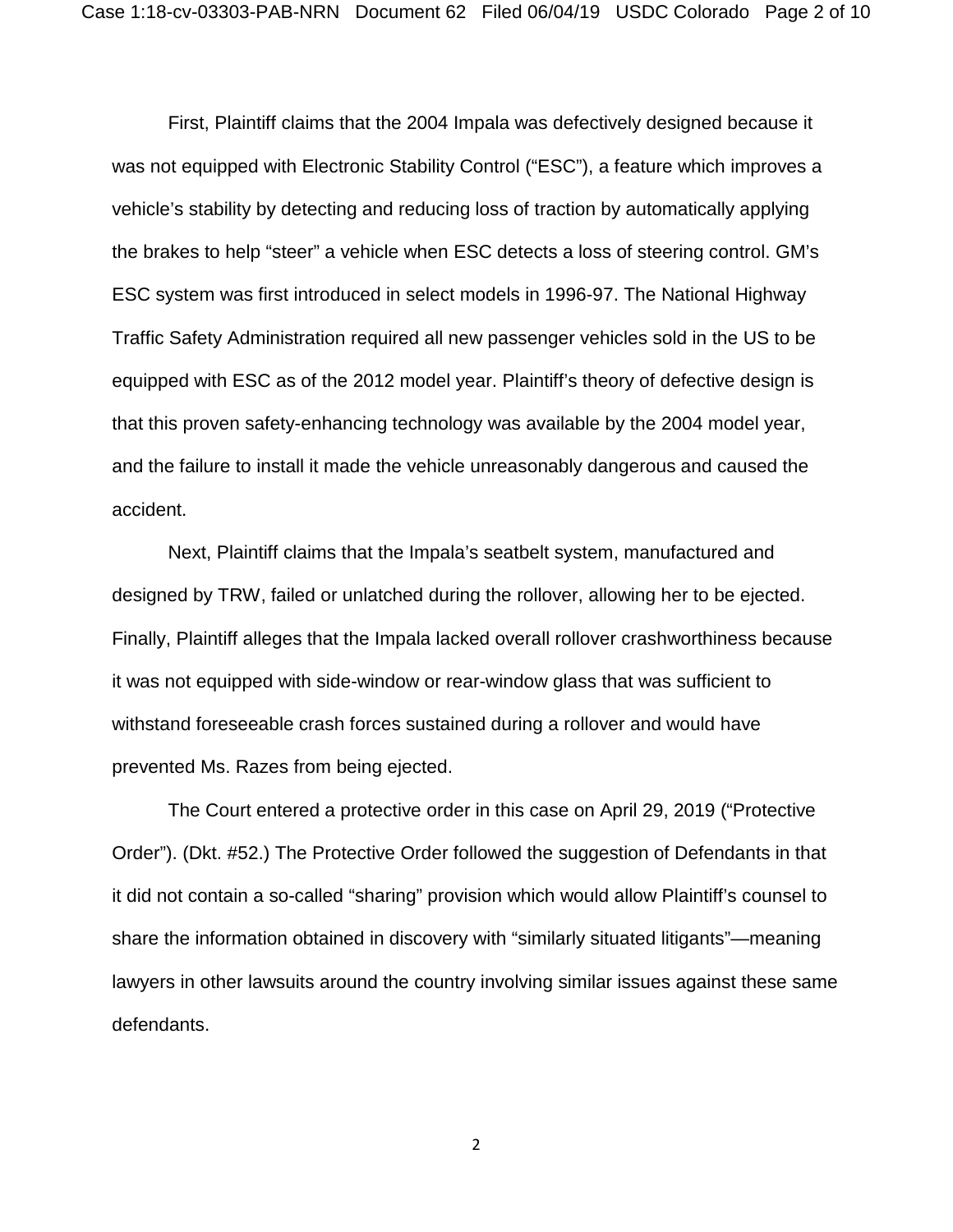However, Plaintiff felt she had not had an adequate opportunity to brief and argue for the inclusion of a sharing provision prior to the Court's entry of the Protective Order. Therefore, the Court allowed briefing on the subject. *See* May 15, 2019 Courtroom Minutes (Dkt. #56). On May 22, 2019, Plaintiff filed her brief in the form of a Motion/Brief in Support of Revising the Protective Order. (Dkt. #57.) Defendants filed a joint Response on May 29, 2019. (Dkt. #61.) The Court has reviewed the briefs and relevant cited authorities. Plaintiff's motion to modify or revise the Protective Order to include a "sharing" provision is **DENIED**.

#### **ANALYSIS**

Plaintiff begins her brief by asserting that the "real reason" GM requests a protective order without a sharing provision is "to prevent other injured customers from obtaining access to important safety documents and to keep secret evidence of its negligence and misconduct." (Dkt. #57 at 1.) This is unnecessary, unsupported hyperbole and including such a statement in the introduction to a legal brief is counterproductive.

Plaintiff also argues that GM is not legally entitled to what Plaintiff calls a "blanket secrecy order" and that the fruits of pretrial discovery are, absent a court order to the contrary, "presumptively public." Plaintiff cites *Nixon v. Warner*, 435 U.S. 589 (1978), for the proposition that "[a]ccess to case records and files should be denied only when such access has become a vehicle for an improper purpose." (Dkt. #57 at 2.) Plaintiff also cites a case out of the Northern District of Georgia, *Parsons v. General Motors Corp.*, 85 F.R.D. 724 (N.D. Ga. 1980), for the proposition that "[c]ourts have long rejected blanket secrecy orders based on GM's claim that it needs to be protected from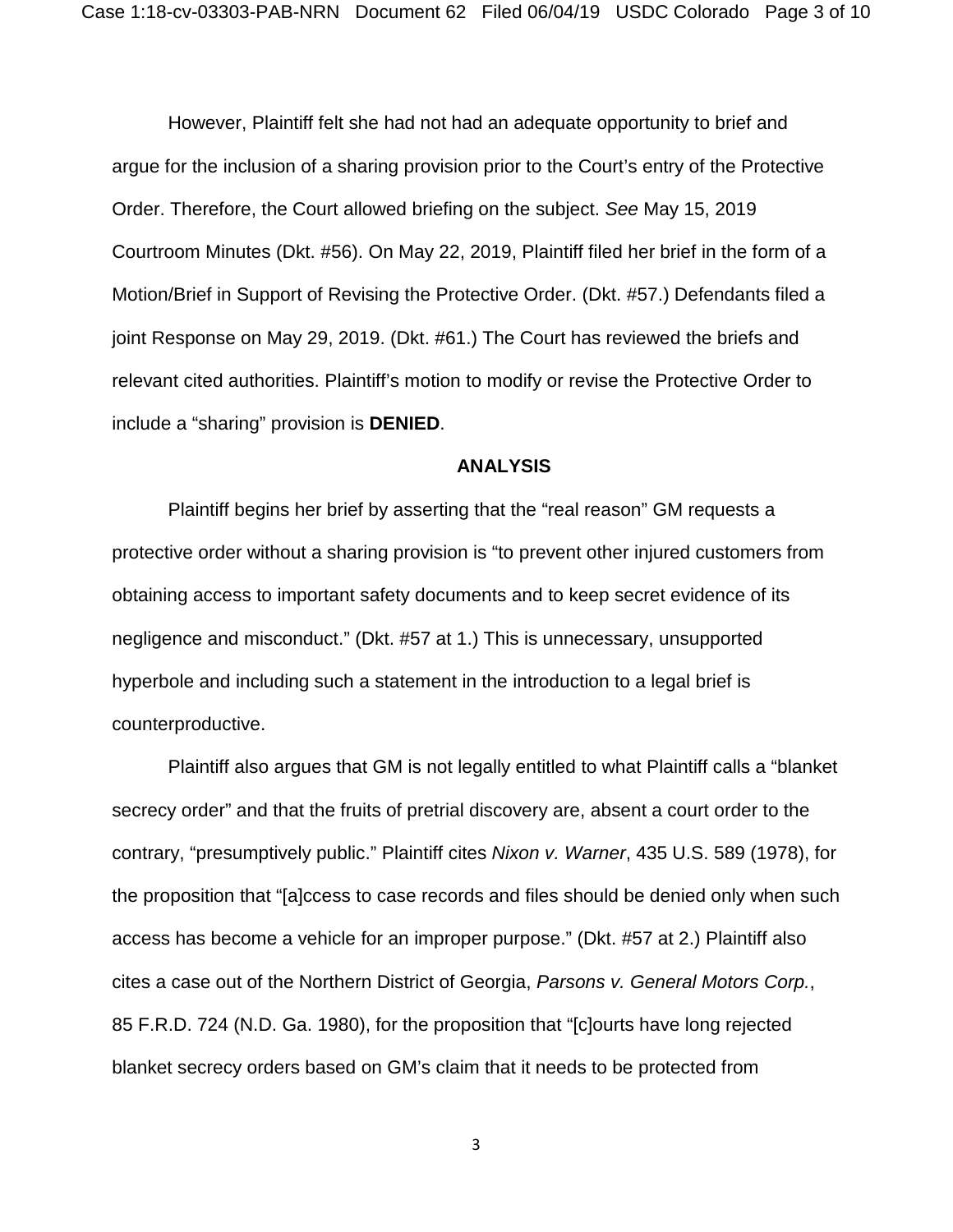competitors." And indeed, the *Parsons* case begins its own analysis by stating that the "general rule is that discovery and trial in the federal court are on open records available to the public." 85 F.R.D. at 726.

But the *Parsons* case is outdated and Plaintiff is mistaken. There is a strong presumption in favor of public access to documents and materials *filed in court and used in public court proceedings*. However, materials produced to an adverse party via the discovery process are treated differently from materials submitted to a court for adjudicative purposes or introduced into evidence during trial. As the Supreme Court explained in *Seattle Times Co. v. Rheinhardt*, 467 U.S. 20 (1984), judicial limitations on a party's ability to disseminate information discovered in advance of trial implicates First Amendment rights of the restricted party to a far lesser extent than would restraints on dissemination of information in other contexts. The Rules authorizing pre-trial discovery are a matter of legislative grace. A litigant has no First Amendment right of access to information made available only through discovery for purposes of trying his suit. And restraints placed on discovered information are not a restriction on a traditionally public source of information. *Seattle Times*, 467 U.S. at 32-34.

The Court's objective is to get this case ready for trial promptly. Delays in discovery while the parties fight about whether documents can or cannot be shared with other lawyers who may seek to bring other cases in the future do not further the objective of getting this case ready for trial. It may actually cause delay in the production of documents as Defendants act more deliberately in deciding whether to produce or object to discovery, concerned that any material produced in discovery will be shared widely among the Plaintiffs' Bar across the country for no verifiable legitimate purpose.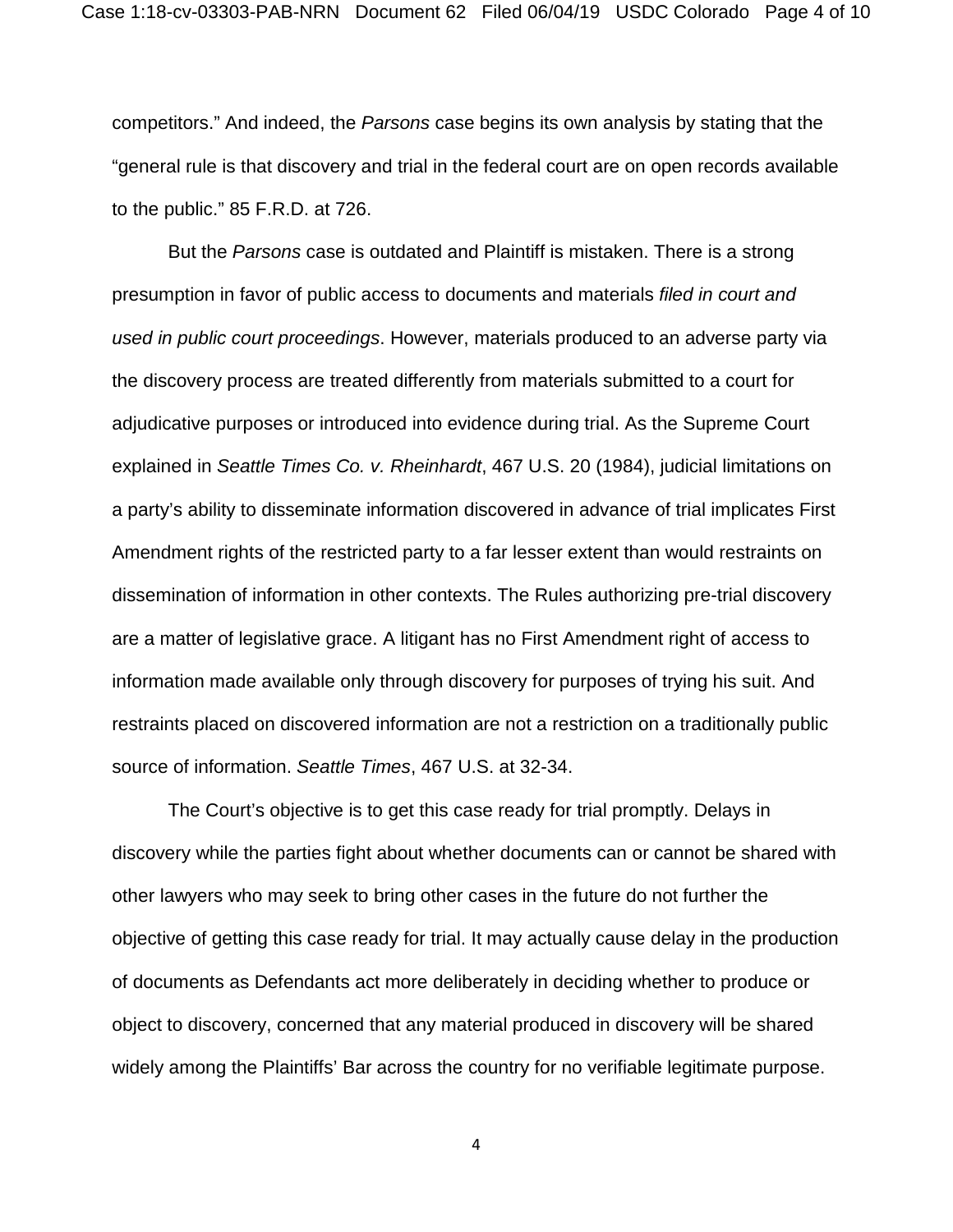As Judge Boland once said, citing *Seattle Times*, "Civil discovery is a device to allow parties to obtain information for the purpose of preparing and trying a lawsuit. Consequently, and contrary to plaintiff's argument, a party has no right to make unrestricted disclosure of the information obtained through discovery." *Guillard v. Boulder Valley Sch. Dist.*, 196 F.R.D. 382, 387 (D. Colo. 2000).

There are also fairness concerns associated with the kind of unfettered sharing provision Plaintiff seeks here. Documents produced in this case are likely to be vetted by counsel, and any Rule 30(b)(6) witness designated to speak in deposition for the corporation on issues germane to this lawsuit can be prepared fairly in advance to address documents (sometimes going back decades) produced in this case in response to specific discovery requests. If documents produced in this case are to be shared with as yet unidentified lawyers in as yet unidentified (or unfiled) cases, Defendants and their counsel in those future cases will not necessarily be cognizant of what has or has not been produced and adequate (and fair) preparation will be impossible in those cases.

This concern is particularly relevant for cases that span decades of technological development and where the specific personnel who made engineering or budget decisions reflected in the company documents are not currently available. Defendants, in their opposition, submitted evidence of just such a situation in a case arising out of the Circuit Court of Cook County Illinois, *Hall v. General Motors et al.*, where a corporate representative witness was confronted with what was alleged to be a General Motors document, lacking a Bates number, and neither GM's counsel nor the designated witness were aware of the document, which was actually a protected document that had been produced in another case. Plaintiff's counsel's uninformative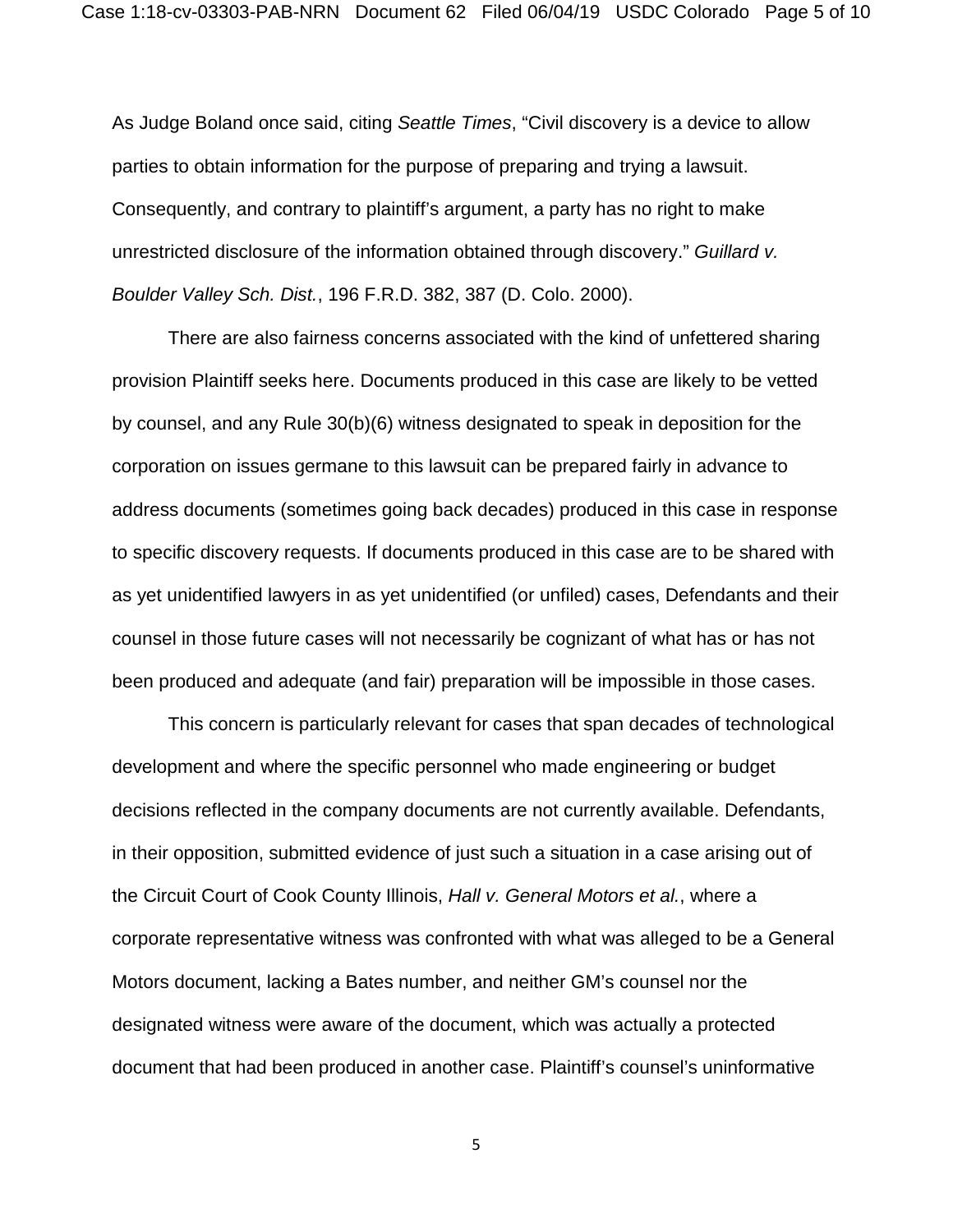response at the deposition to questions about the origin of the document included the following: "I mean, it came from General Motors, obviously. I mean, it's a General Motors document. It's been around forever." (*See* Dkt. #61-2 at 4.)

I therefore agree with Defendants' position that an unfettered sharing provision is in fact an improper attempt to provide a strategic discovery benefit to counsel and litigants *in future cases* against the Defendants and has no bearing on discovery *in this case*. It is well-settled that discovery in one matter is not intended to afford a party an opportunity to seek information for an unasserted claim, or a yet-to-be filed case. *See e.g., Cuomo v. Clearing House Ass'n, LLC*, 557 U.S. 519, 531 (2009) (observing that judges are trusted to prevent "fishing expeditions" or an undirected rummaging through [materials] for evidence of some unknown wrongdoing). Nor is it intended to afford any party documents to be used outside the instant litigation. *See Seattle Times*, 467 U.S. at 34 (observing that liberal discovery is provided for the sole purpose of assisting and preparing for the preparation and trial, or the settlement, of litigated disputes).

Plaintiff also argues that because the vehicle in question was a 2004 model, there are no protectable trade secrets or confidential information that would merit protection in this case, given that any technology embodied in the car would likely be outdated by this point. But TRW has submitted an affidavit by its Senior Manager of Legal and Regulatory Compliance. (*See* Dkt. #61-1.) The affidavit explains that the there are numerous domestic and foreign component part suppliers that manufacture occupant restraint products such as seat belt assemblies. It is a highly competitive business and competitors are "always seeking to gain an advantage, be it better lead time for the introduction of new product or an understanding of the competition's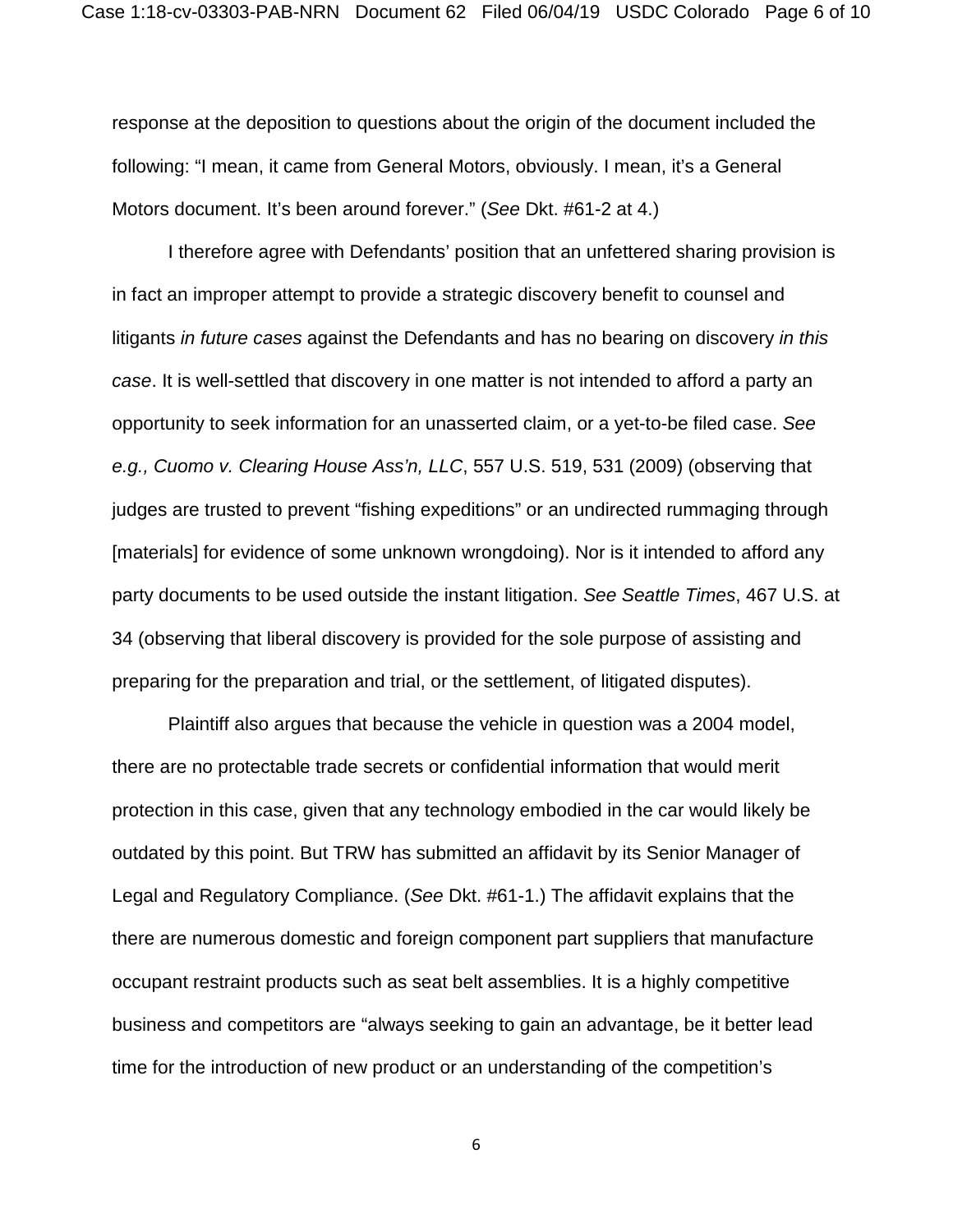methods, thinking, goals, performance, or strategy." (*Id.* at ¶ 4.) Defendants make a persuasive argument that, given the breadth of Plaintiff's discovery requests, the disclosure of the information requested would severely and unfairly reduce TRW's competitive advantage in the market. The same could be said of the breadth of discovery directed towards GM. For example, Plaintiff seeks "all documents reflecting dynamic testing, crash testing, or sled testing on any GM vehicle in which the seat belt buckle failed, released, unlatched, or otherwise malfunctioned . . ." The documents reflecting such testing, even if years old, could prove useful to GM's competitors to see how GM engages in and analyzes crash-testing data.

Rule 26(c) of the Federal Rules of Civil Procedure provides that a court may, for good cause, issue an order to protect a party or person from annoyance, embarrassment, oppression, or undue burden or expense. Fed. R. Civ. P. 26(c). The party seeking a protective order bears the burden of establishing its necessity, *Centurion Indus., Inc. v. Warren Steurer & Assoc.*, 665 F.2d 323, 325 (10th Cir. 1981), but the entry of a protective order is left to the sound discretion of the court. *See Rohrbough v. Harris*, 549 F.3d 1313, 1321 (10th Cir. 2008). Based on the evidence presented, I find that the entry of the Protective Order in this case was appropriate under the circumstances.

In addition, the fact that the Protective Order (Dkt. #52), as entered, does not contain a sharing provision does not mean that Defendants' produced documents will necessarily be protected forever from public view. The Protective Order provides a mechanism for the production of documents that the Defendants believe should be protected from public dissemination. But, as the Protective Order states, "The burden of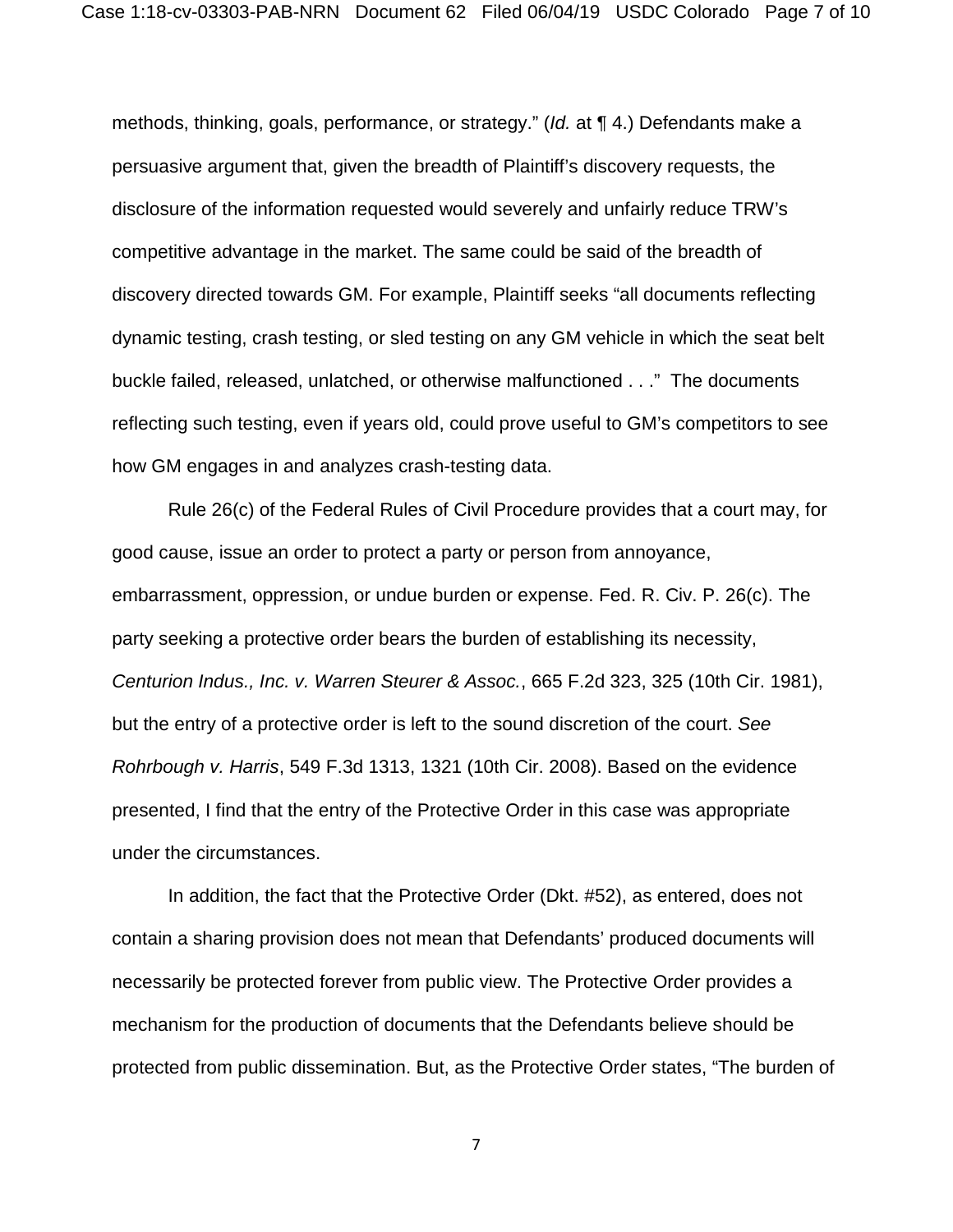proving that a Protected Document contains confidential information is on the party claiming such protection (the 'Producing Party')". (Dkt. #52 at ¶ 3.) If the Plaintiff disagrees with the confidential designation of *any document*, she can notify the Defendant, and the Court will set a hearing for the purpose of establishing whether the disputed document is confidential. (*Id*. at ¶ 5.) Thus, if Plaintiff doubts whether a particular document contains trade secret, confidential, or otherwise protectible information, she is entitled challenge the designation and the Defendant will have the burden to prove the document should be protected.

In addition, although Plaintiff claims that the sharing provision is necessary to protect the safety of the public, the Protective Order as entered contains a specific provision allowing the Plaintiff to provide to the National Highway Traffic Safety Administration ("NHTSA") any "Confidential Information" produced in this matter that the Plaintiff deems relevant to motor vehicle safety. (*Id*. at ¶ 19.) So, if there is a "smoking gun" document that Plaintiff's counsel discovers and believes will avoid another calamity such as the GM Ignition Switch debacle, Plaintiff's counsel is entitled to send it along to the NHTSA post haste (after notice to the Defendants), thereby protecting the public interest. Sending it to some unidentified group of other lawyers seems a much less direct and effective way of achieving that public safety goal.

Plaintiff cites a number of legal decisions that approve sharing of produced confidential documents among plaintiffs' lawyers. But many of those cases involve an identifiable group of plaintiffs or their counsel and a large number of nearly identical existing cases. Many of those cases also involve a petition or intervention by that group of identifiable third-party lawyers or collateral plaintiffs—not a pro-active effort by a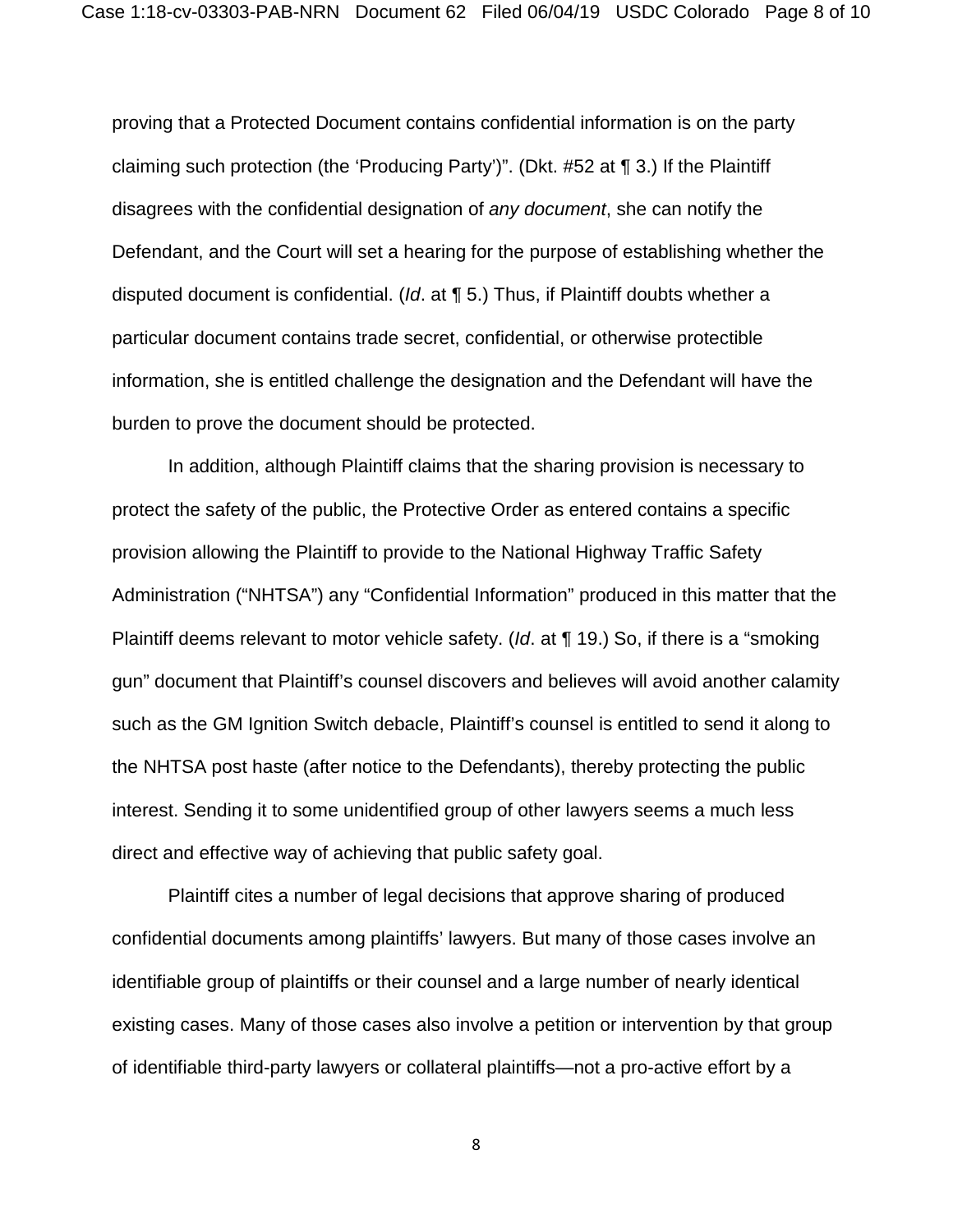single plaintiff to get advance permission to share confidential documents with unknown lawyers in yet-to-be filed cases. By example, Plaintiff points specifically to *Ward v. Ford*, 93 F.R.D. 579 (D. Colo. 1982), as the kind of case where the court approved the sharing of discovery information among lawyers in similar cases. But in that instance, which involved the rear-ending of a 1971 Mercury Montego and the deaths of three passengers from the resulting gasoline fire, there were several hundred extant cases involving Ford's fuel system integrity. In that situation, more than fifty lawyers representing plaintiffs in the many cases had organized themselves into an organization called the "Attorneys Information Exchange Group," which then filed an amicus brief and participated in oral argument on the discovery issue in that case. Here, there is no similar Information Exchange Group and no other similar cases have been identified to the Court.

Another case cited by Plaintiff, *Wilk v. American Medical Ass'n*, 635 F.2d 1295 (7th Cir. 1980), involved one of a series of antitrust lawsuits filed by chiropractors against the American Medical Association in Illinois. The State of New York had filed a similar suit in the Eastern District of New York and then intervened in the Illinois lawsuit seeking access to the Illinois federal court discovery. The lawsuits were not identical, but the "operative charges of wrongdoing in the two complaints [were] almost word for word the same." In that case, the third-party seeking access to the protected discovery was identifiable, and the allegations underlying the two lawsuits were very similar. The Seventh Circuit, finding that New York was a "bona fide litigant who needs access for bona fide litigation purposes" approved modification of the protective order to allow access by New York State. In this case, by contrast, there is no intervenor with an